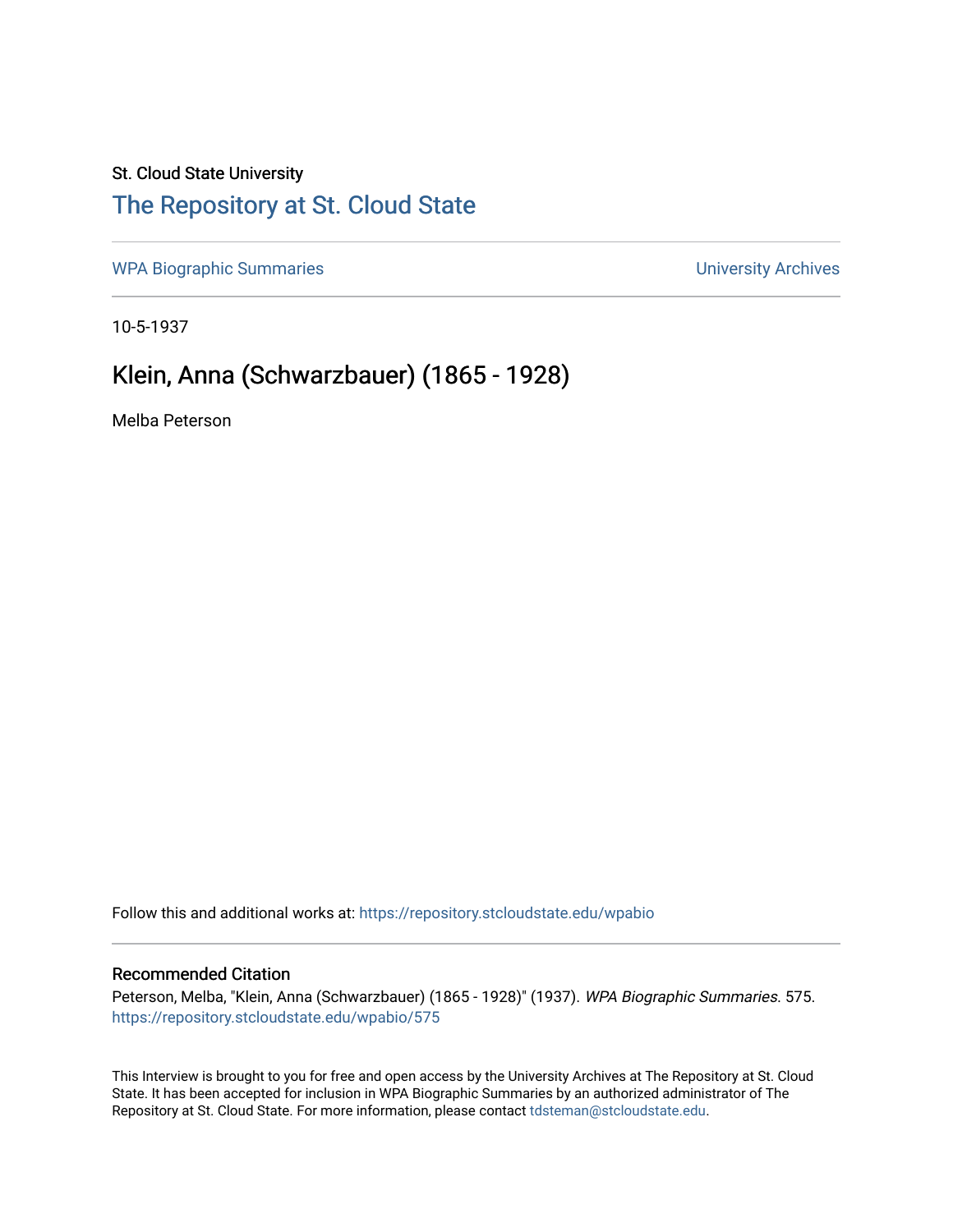### KEEIN, ANNA (SCHWARZBAUER)

de Sille

### File No.  $B - 694$

 $\mathbf{y} = \mathbf{y} - \mathbf{z} + \mathbf{y}$ 

Anna Schwarzbauer was born on January 6, 1865 in Austria. She was one of a family of nine children. She is the daughter of Gregor and Anna(Jandle) Schwarzbauer.

In 1889, she migrated to America and went to St. Paul where she lived with a brother.

On September 2, 1891, Anna Schwarzbauer married Anton Klein of St. Paul. Shortly after they moved to Sauk Centre, where they settled on a farm four miles east of Sauk Centre.

In 1909, they moved to Sauk Centre.

Seven children were born to Anton and Anna (Schwarzbauer) Klein they are: John, and Anton of Sauk Centre; Steve of Chicago; Frank of St. Paul: Mary and Gertrude at home.

Anna (Schwarzbauer) Klein was a member of the Christian Mother's Society of St. Paul's Church and also of the Ladies' Catholic Order of Foresters.

Anna ( Schwarzbauer) Klein died on February 28, 1928 and was buried in St. Paul's Cemetery.

> Interviewed: Stephen Schwarzbauer (a. brother Date: January 27, 1937 Date: January 27, 1937<br>By: Melba Peterson Melba Peterson

Publication Granted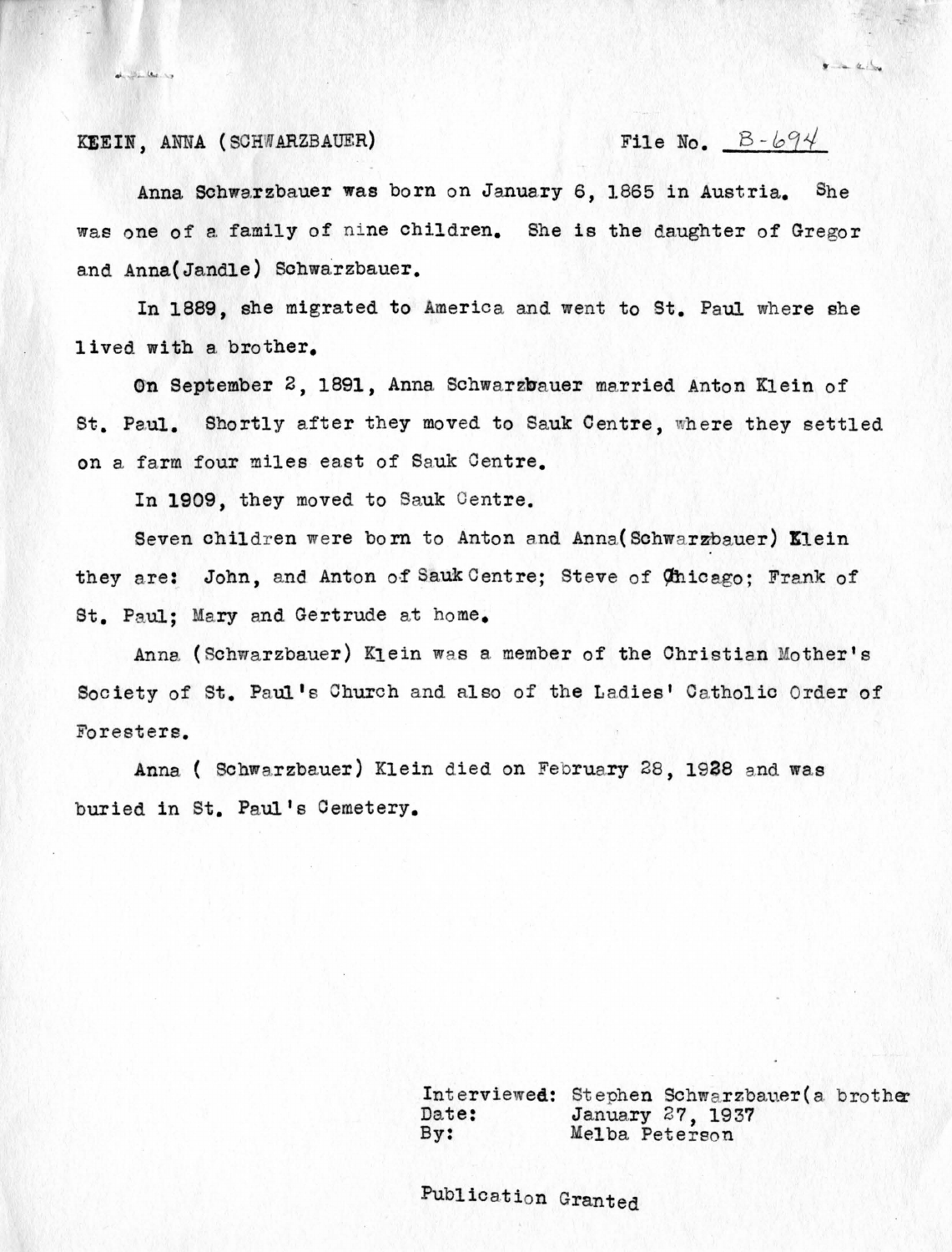## FROM THE RECORDS IN THE STEARNS COUNTY COURT HOUSE FOR THE ANNA (SCHWARZBAUER) KLEIN BIOGRAPHY

### MARRIAGE RECORD BOOK M. PAGE 322

Anton K1ein and Anna Schwartzbauer Married at Sauk Centre, September 22, 1891 By: Rev. **Q~ J.** Goebel Witnesses: Michael Frank and Veronica Capser

 $\frac{1}{2} \frac{1}{2} \frac{1}{2} \frac{1}{2} \frac{1}{2} \frac{1}{2} \frac{1}{2} \frac{1}{2} \frac{1}{2} \frac{1}{2} \frac{1}{2} \frac{1}{2} \frac{1}{2} \frac{1}{2} \frac{1}{2} \frac{1}{2} \frac{1}{2} \frac{1}{2} \frac{1}{2} \frac{1}{2} \frac{1}{2} \frac{1}{2} \frac{1}{2} \frac{1}{2} \frac{1}{2} \frac{1}{2} \frac{1}{2} \frac{1}{2} \frac{1}{2} \frac{1}{2} \frac{1}{2} \frac{$ 

DEATH RECORD BOOK U. PAGE 26 LINE 591

Annas. Klein Born January s, 1866 in Austria. Daughter of Gregor Schwartzbauer and Anna Gandl Died February 28, 1928 Age 62 years l month and 22 **days**